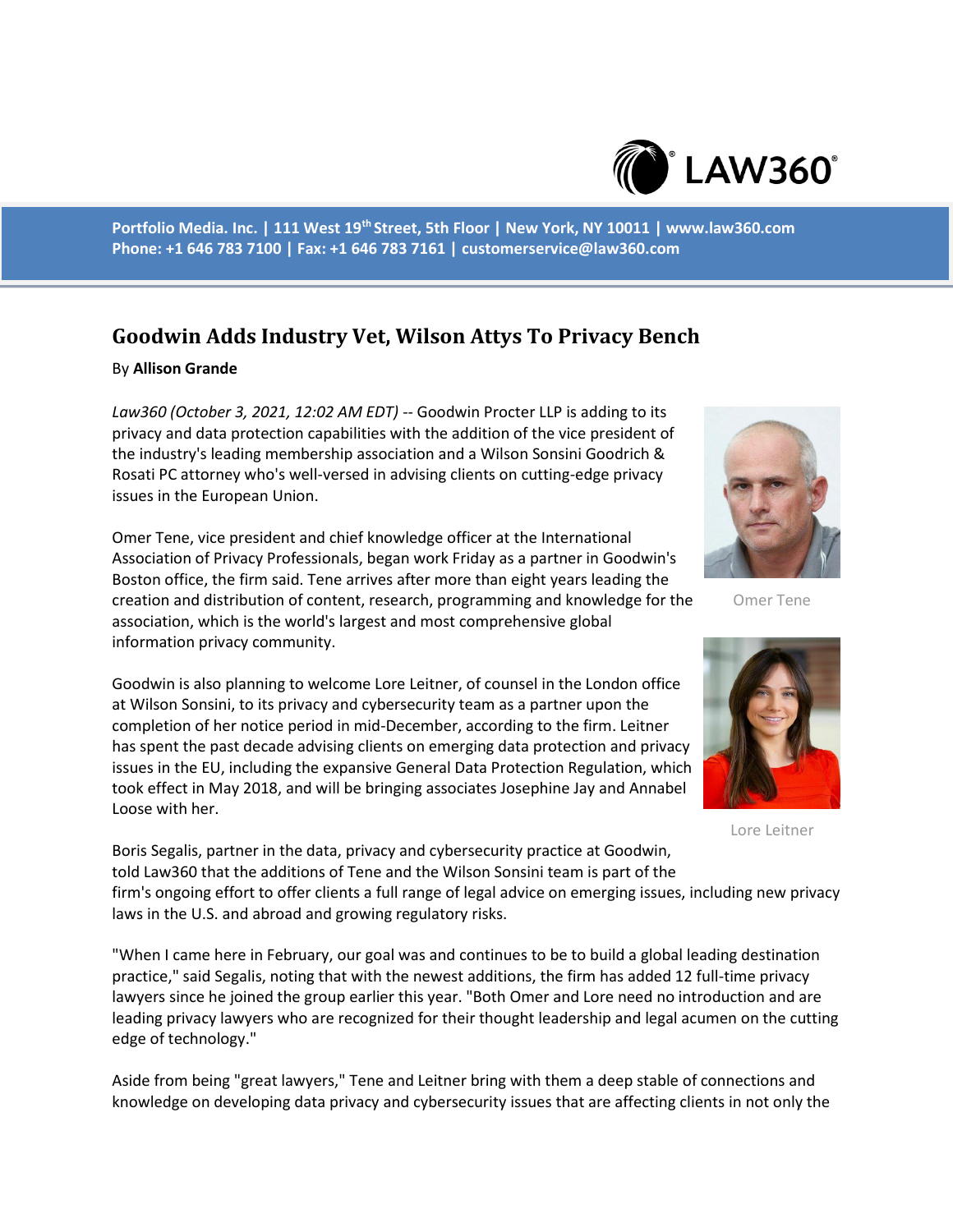U.S. and EU, but also in other vital global destinations, such as China, Singapore and India, Segalis added.

"This is the dream team, and with their additions we're well on our way to becoming a global leader in this space," Segalis said.

Tene has built a reputation as a go-to thought leader on these issues during his tenure with the privacy association, where he's spoken and written on issues such as the fallout from the invalidation of a vital mechanism that allowed personal data to flow freely from the EU to the U.S., efforts by the U.S. Federal Trade Commission to ramp up penalties for privacy and data security missteps, and the enactment of novel consumer privacy protections in California that have sparked a race among states and the federal government to enact similar restrictions on how companies use and share personal information.

Aside from his work at the International Association of Privacy Professionals, Tene also serves as an affiliate scholar at the Stanford Center for Internet and Society and senior fellow at the Future of Privacy Forum, according to his new firm. He's also been tapped as a consultant to governments, regulatory agencies and businesses on privacy, cybersecurity and data management and was appointed to the arbitration panel under the EU-U.S. Privacy Shield data transfer agreement that the European Court of Justice struck down last year.

Tene briefly worked in private practice as an associate at Debevoise & Plimpton LLP and Fried Frank Harris Shriver & Jacobson LLP after earning his law degree from New York University School of Law in 2000. He told Law360 that it "felt like the right time" to re-enter private practice and take a more active role in providing advice and counsel to companies, given the increasing pace of changes and developments in the global privacy and data security space.

"At the IAPP, I've been at the center of a network of privacy officers from hundreds of companies as well as policymakers and regulators not just in the U.S. but all over the world, and those are assets that I will leverage in private practice," he said.

Both Tene and Leitner bring with them a deep well of knowledge on the privacy and data security issues facing companies around the globe and the valuable ability to anticipate and advise clients on industry trends, Segalis said.

These qualities are especially important at a time when states such as Virginia and Colorado are moving to add to the growing U.S. privacy law patchwork and EU regulators are ramping up their scrutiny of companies' data protection practices. This includes a record €746 million (\$884.9 million) fine that Luxembourg's data protection regulator hit Amazon with in July and a €225 million (\$267 million) penalty that Ireland's Data Protection Commission imposed on WhatsApp in September.

"You can't have a global leading privacy practice with only one or two partners," Segalis added. "You need a bench of leaders."

As the need for in-depth privacy counsel continues to grow among clients, Segalis stressed that the practice planned to meet these needs by continuing to add attorneys to the roughly 25-member team in the near future.

"This is really a breakout point for our practice," he said. "It's not the end of it, and we're still looking to expand in California and in Europe and build on the success that we've had."